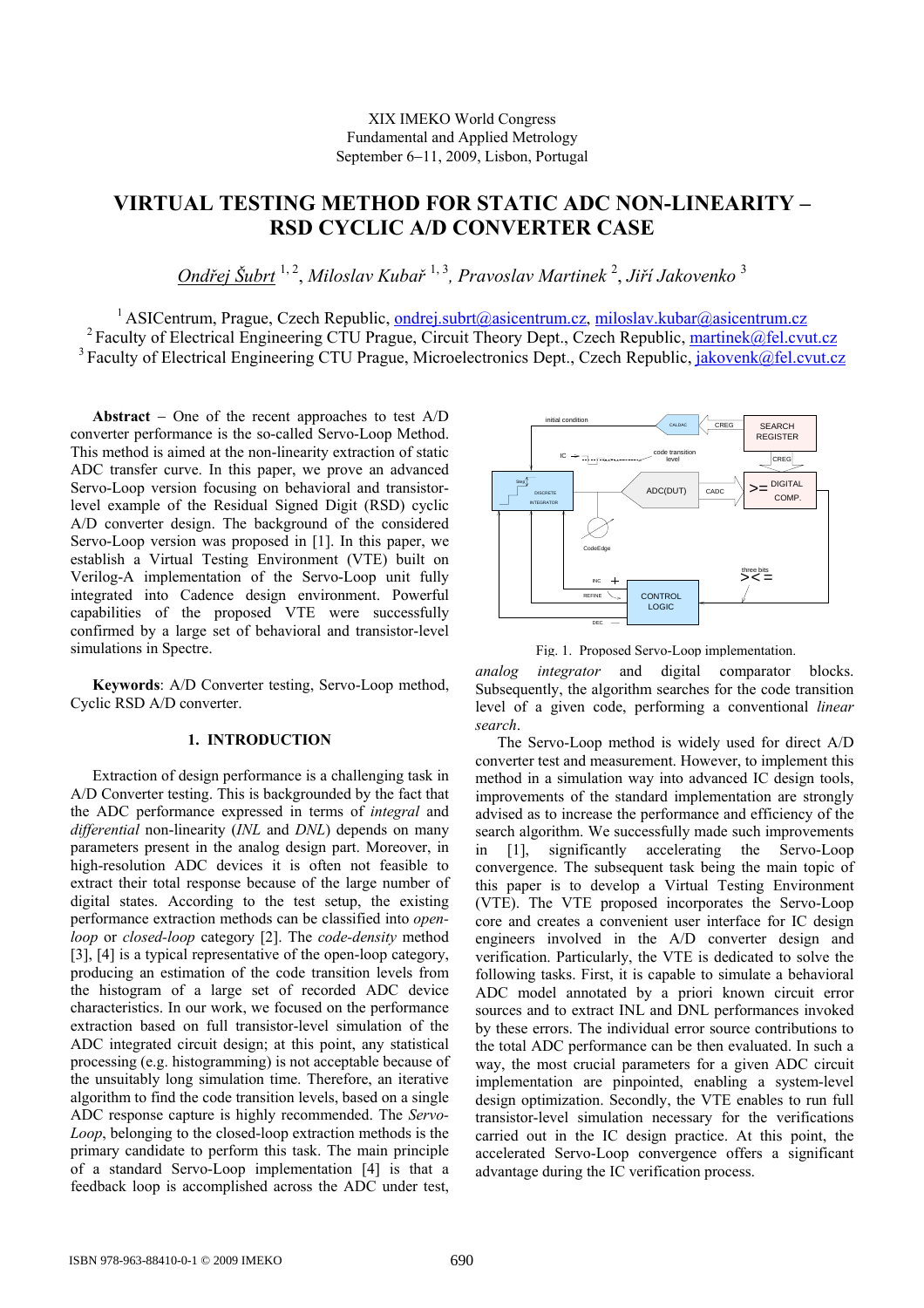In Section 2, the main advantages of the considered powerful Servo-Loop implementation are summarized. In Section 3, Virtual Testing Environment idea is presented, describing the Verilog-A system background for use with Cadence design environment, particularly the Spectre circuit simulator. In Section 4, we demonstrate the system architecture and behavioral model of the RSD A/D converter used as a Device Under Test (DUT) for the proposed VTE. Section 5 deals with the most important verification results of the ADC design prototype, discussing various models from fully behavioral to advanced circuitsimilar level. Finally, in Section 6, the work conclusions are stated.

## **2. ADVANCED SERVO-LOOP IMPLEMENTATION**

In this Section, we comment the background for a powerful extension of the conventional Servo-Loop algorithm to accelerate its convergence speed and reduce the total extraction time. In Fig. 1, the proposed implementation of the Servo-Loop algorithm is shown, which is generally usable for simulation-based extraction of ADC INL and DNL. In comparison with the standard implementation [5], the following innovations were suggested.

- **Discrete integrator applies a priori known step values to the ADC input signal.** From these values, the corresponding transition levels can be directly established (with no necessity to check or measure what the ADC input signal is).
- **Convergence process is significantly accelerated** for two reasons. First, an initial condition has been applied to the ADC input, based on the estimation provided by CALDAC block. During the first iteration cycle, the difference between the  $C_{ADC}$  and  $C<sub>REG</sub> codes is therefore reduced, speeding up the$ feedback search for an equilibrium point. A small initial step of the integrator output can be therefore chosen, typically less than 1 LSB. The second reason of the convergence speed-up arises from the fact that the integrator step value is being continuously refined during the iteration process by the *damping factor* of ε<1.

To demonstrate the performance of the novel Servo-Loop implementation, a comparison against conventional linear search method is shown in Table 1. Note that the symbol *[]* denotes the integer-round operator. The standard implementation (cf. linear search in the second column) exhibits inversely-proportional dependence of the accuracy  $\Delta_{\text{LSB}}$  versus number of iteration cycles denoted here as N<sub>cycle</sub>. Thus, while requiring high levels of accuracy, the application of the standard variant takes unacceptably long, expressed in term of iteration cycles. In our Servo-Loop variant (see the third column), the number of cycles required for a given accuracy follows a logarithmic trend. Consequently, this results in significant time savings while applying the proposed method in high performance circuit simulation.

| Table 1 Performance comparison expressed in number of iteration |                                   |  |  |
|-----------------------------------------------------------------|-----------------------------------|--|--|
|                                                                 | cycles(for $\varepsilon = 2/3$ ). |  |  |

| Accuracy $\Delta_{\text{LSB}}$ | Linear search                              | Proposed method                                                 |  |  |
|--------------------------------|--------------------------------------------|-----------------------------------------------------------------|--|--|
|                                | $N_{\text{cycle}}=[1/\Delta_{\text{LSB}}]$ | $N_{\text{cycle}}=[1+\log(\Delta_{\text{LSB}})/\log(\epsilon)]$ |  |  |
| $100$ mLSB                     |                                            |                                                                 |  |  |
| mLSB                           | 100                                        |                                                                 |  |  |
| mLSB                           | 1000                                       |                                                                 |  |  |

#### **3. PROPOSED VIRTUAL TESTING ENVIRONMENT**

 In this Section, the implementation of the Servo-loop unit (further denoted to as *Servo-Looper*) from Fig. 1 into Cadence design environment is presented as well as possibilities and advantages of the VTE.

 The Servo-Looper was designed using Verilog-A in the form of a behavioral model. This implementation makes the Spectre simulations of the VTE shorter and the changes in the Servo-Looper easier to implement. The Servo-Looper features are as follows.

- It is able to work with ADCs with resolution of up to 15 bits.
- Parameters of the Servo-Looper model are number of iteration cycles, iteration parameter ε, range of testing and the sweep of the testing.
- Generates output text files containing INL and DNL for each code, gain and offset error and also codeedge values of every code of the tested ADC.
- It maintains full compatibility with the Cadence simulation environment; waves of the INL and DNL are can be easily opened by the Wavescan viewer.



Fig. 2 Flowchart of the Servo-Looper.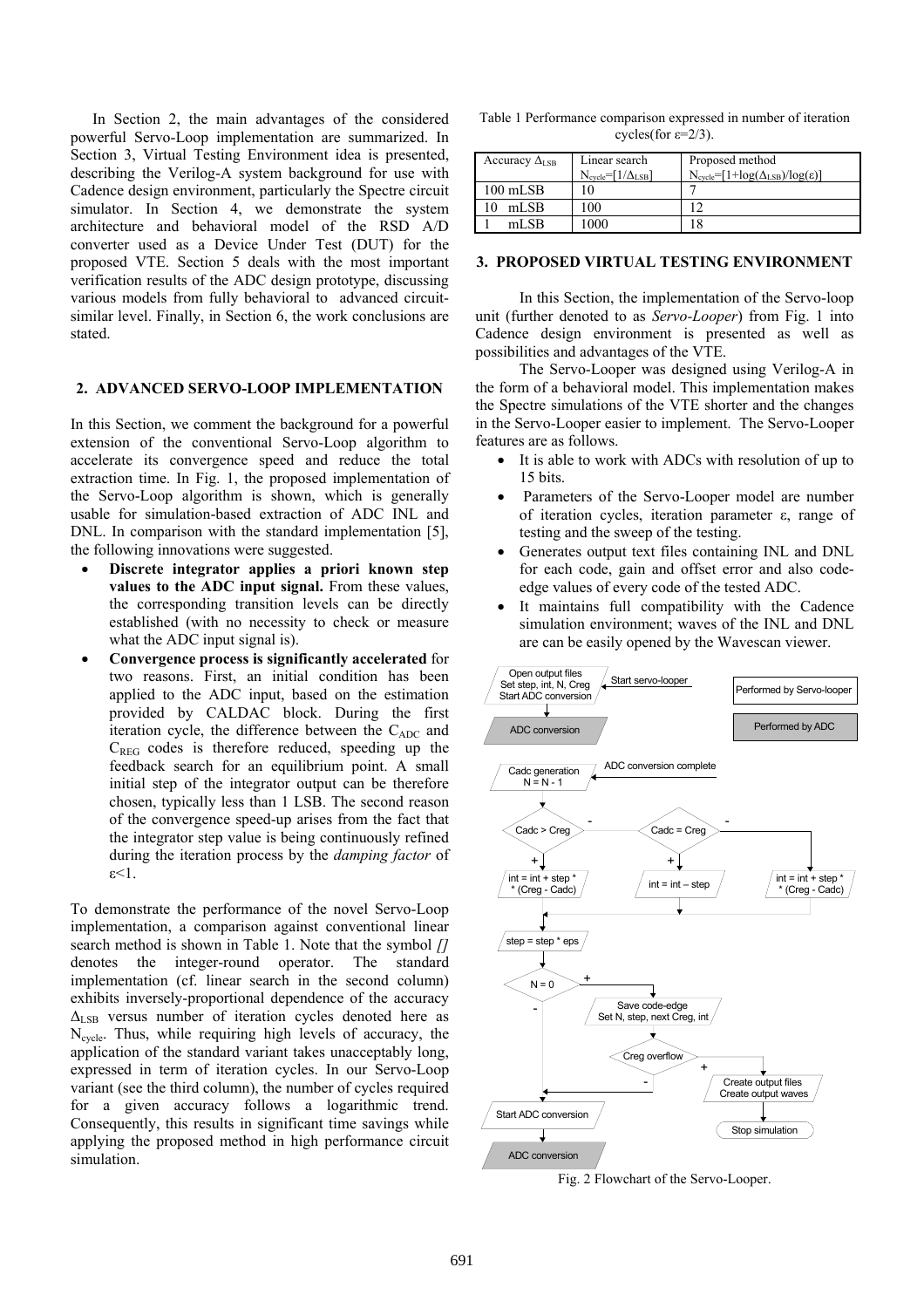The flowchart of the Servo-Looper applied in the proposed VTE is shown in Fig. 2. Here, the *step* variable denotes the difference of the input signal in two different iteration cycles, *int* is input signal of the tested ADC forced by the Servo-Looper, *N* is number of iterations left, *ε (eps)* is the iteration parameter, *Creg* is the code of the tested input value and finally, *Cadc* is the binary representation of the ADC output, further denoted to as *output code*.



Fig. 3. VTE schematic.

The simplified schematic of the VTE is shown in Fig. 3. The Servo-Looper forces input signal to the ADC by the pin *ADCin* and starts the ADC conversion by the signal from pin ADCstart. The end of the A/D conversion is indicated by the signal *ready*. The speed of the simulation is affected mainly by the A/D converter as a matter of fact that the Servo-Looper is effectively implemented in Verilog-A with no additional delays in timing. The voltages of the nets *INL*, *DNL*, *offset* and *gain* are proportional to the appropriate metrics of the ADC.

#### **4. CYCLIC RSD A/D CONVERTER**

In this Section, the introduction to the cyclic RSD A/D converter, its model and verification methodology is presented.



Fig. 4. Analog ADC core and its non-idealities.

We created a hierarchical model of the presented ADC in Verilog-A. The analog core is shown in Fig. 4. The crucial ADC elements C1, C2 and Cr together with the OTA perform the multiply-by-two and subtraction operation, conditioned by the switches from Vi or Vref voltage source. Two comparators connected to the OTA output generate bipolar RSD code for every converted bit. A detailed functional description of the considered ADC can be found e.g. in [6]. The purpose of the ADC model creation is to have a quick evaluation of its function, i.e. fast and effective verification of the transfer characteristic for Verilog-A models using Servo-Looper. Additionally, we also obtain the ADC sensitivity characteristics, i.e. the influence of the non-ideal components of the analog core to INL, DNL, offset and gain errors. The sensitivity analysis is of an utmost importance so as to create the design specification for the critical ADC components.

The main non-idealities of the analog devices invoking error mechanisms in the considered ADC (see Fig. 4) are: input voltage offset and finite voltage gain of the operational amplifier, Ron and Roff of the switches, mismatch of the capacitors and input voltage offset of the output comparators.

To gain credible results from the sensitivity analysis on a particular error mechanism, it is necessary to keep all other errors present in the Verilog-A ADC model as close as possible to zero. However, one can meet with convergence difficulties in such idealized model; at this point, the switch or operational amplifier model can cause particular difficulties. To prevent this issue, several levels of the crucial component models were created. For instance, our switch model offers three levels varying upon the switch resistance with respect to the control voltage. These are the basic models providing Ron and Roff resistance values, linear model and exponential model. The best results were proven by the exponential model. The operational amplifier model must have finite voltage gain and finite gain bandwidth so as to protect from numerical instability which can occur by switching its input. More details of the actual model tuning will be presented in the full paper.

#### **5. VTE VERIFICATION RESULTS**

 In this Section, the results of the VTE verification using test-bench from Fig. 3 supplemented by the RSD ADC model from Fig. 4 are presented.

 Verification of error generating mechanisms mentioned in Section 4 was performed. First simulations were carried out for a low number N of iteration cycles so as to find out the influence of the ADC transfer curve on each non-ideality of the circuit.

 The INL results for various values of operational amplifier input voltage offset are shown in Fig. 5. Here, the INL characteristic is evaluated for two OTA offset error values, 5mV and 10mV. As it can be observed in the simulated curves, the INL magnitude is linearly proportional to the offset error value. In a wider context, this underlies the linear superposition principle valid for the model-based testing under restrictive conditions given in [4].